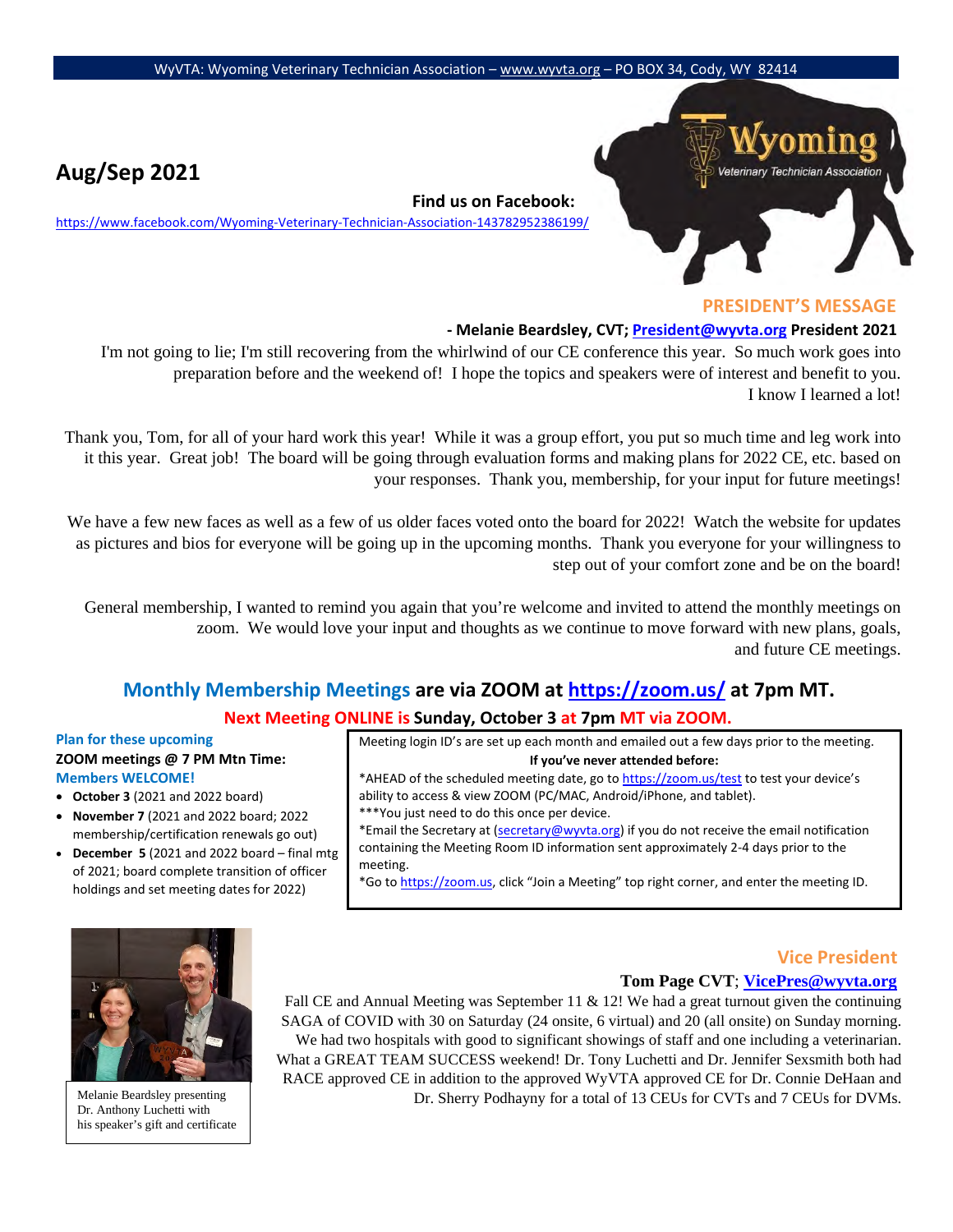

Melanie Beardsley presenting Dr. Jennifer Sexsmith with her speaker's gift and certificate



Our youngest attendee



We had wonderful, generous sponsors this year; PLEASE say thank you to **IDEXX, Zoetis, Elanco, Nutramax Laboratories, Hills, and Covectrus**, just to name a few. These sponsors help to keep our costs low which we pass on to you! Elanco, Nutramax Laboratories,

The Ramkota once again hit it out of the park with providing space, food, and support for what we needed.







Page **2** of **10** Sep-21



Metal. Maker of the WyVTA plaques 307 Metal Works: [https://307metalworks.com](https://307metalworks.com/)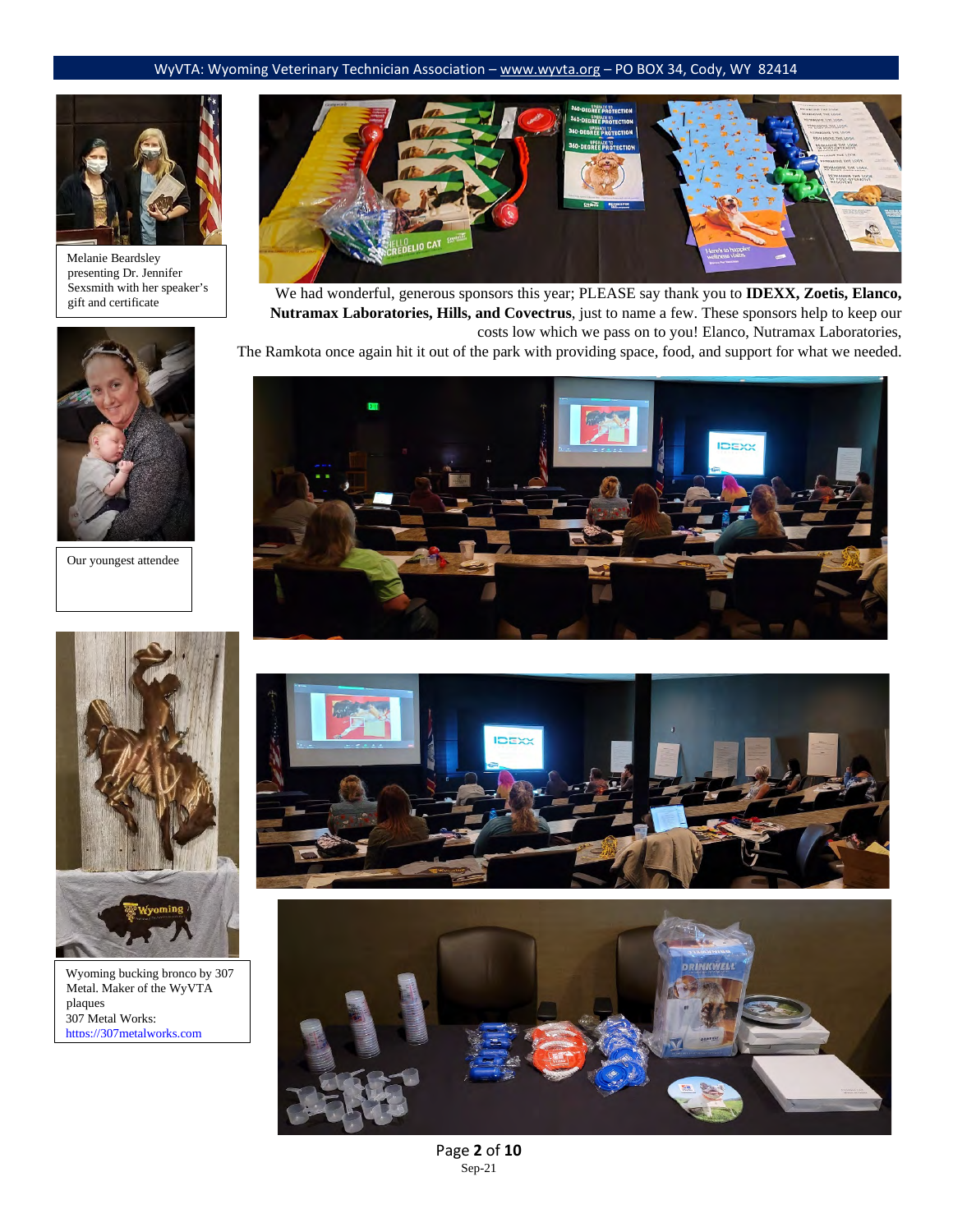# **Free to the profession: Suicide prevention training**

# **Courtesy of the AVMA via NAVTA**

Veterinary medicine is a community, and a community supports its members. For that reason, the AVMA is pleased to begin offering [free training in suicide prevention](https://na01.safelinks.protection.outlook.com/?url=https%3A%2F%2Fwww.avma.org%2Fresources-tools%2Fwellbeing%2Fqpr-suicide-prevention-training&data=04%7C01%7C%7C5bb0813716d04f78c23208d90e71c436%7C84df9e7fe9f640afb435aaaaaaaaaaaa%7C1%7C0%7C637556704060244448%7CUnknown%7CTWFpbGZsb3d8eyJWIjoiMC4wLjAwMDAiLCJQIjoiV2luMzIiLCJBTiI6Ik1haWwiLCJXVCI6Mn0%3D%7C1000&sdata=BZ5mcysPuMn0glV%2FmJt8xD5N%2Bj0nAA8YG64UgRJI7G8%3D&reserved=0) to all veterinary professionals.

The free training – known as QPR gatekeeper training, short for "question, persuade, refer" – has been available to AVMA and SAVMA members for several years as a pilot program. More than 2,500 members have completed or begun the training, and their positive feedback fueled the decision to expand the program to the entire veterinary community. How does the training work?

QPR teaches people without professional mental health backgrounds to recognize the signs that someone may be considering suicide, establish a dialogue, and guide the person to seek professional help. It's not a substitute for professional assistance, but it can be a critical tool to save lives – and it's something that any veterinary professional can learn to do.

QPR training is conducted entirely online and takes only about 60 minutes. It covers these key topics:

- **Warning signs of suicide**
- How to question, persuade and refer someone who may be suicidal
- How to get help for someone in crisis
- Common causes of suicidal behavior

The training is conducted through the [QPR Institute,](https://na01.safelinks.protection.outlook.com/?url=https%3A%2F%2Fqprinstitute.com%2F&data=04%7C01%7C%7C5bb0813716d04f78c23208d90e71c436%7C84df9e7fe9f640afb435aaaaaaaaaaaa%7C1%7C0%7C637556704060254447%7CUnknown%7CTWFpbGZsb3d8eyJWIjoiMC4wLjAwMDAiLCJQIjoiV2luMzIiLCJBTiI6Ik1haWwiLCJXVCI6Mn0%3D%7C1000&sdata=faxL3mMqxTZO1ydGrHHXX5oqJiU9Neoi0UJF6o4gOp8%3D&reserved=0) which has trained more than 1 million people since it began operating in 1999. Funding for the program has been provided jointly by the AVMA, AVMA LIFE, and AVMA PLIT.

#### **Learn to save lives**

Veterinarians, veterinary students, technicians, assistants, practice managers, and all other veterinary professionals are eligible to take this free online training. Please help us share this news by inviting colleagues to take advantage of this opportunity. If you've already started the program but not completed it, why not finish your training now? Remember: Doing so can help save lives. As a community, the wellbeing of every veterinary professional matters – what affects one of us, affects all of us.

Get started now at **[avma.org/QPR](https://na01.safelinks.protection.outlook.com/?url=https%3A%2F%2Fwww.avma.org%2Fresources-tools%2Fwellbeing%2Fqpr-suicide-prevention-training&data=04%7C01%7C%7C5bb0813716d04f78c23208d90e71c436%7C84df9e7fe9f640afb435aaaaaaaaaaaa%7C1%7C0%7C637556704060254447%7CUnknown%7CTWFpbGZsb3d8eyJWIjoiMC4wLjAwMDAiLCJQIjoiV2luMzIiLCJBTiI6Ik1haWwiLCJXVCI6Mn0%3D%7C1000&sdata=ElFWofN4sLY3zkS1QlJnvGiOpJEVWkC20qdtIcUi7Ro%3D&reserved=0)**.

# **NAVTA Representative**

#### **Jackie Breed, CVT; [NAVTARep@wyvta.org](mailto:NAVTARep@wyvta.org)**

National Veterinary Technician Week is coming up SOON! Be sure to recognize your CVTs in your practice and to your clientele for the full week of October 17 to 23, 2021. To see the news item click the link below: <https://www.navta.net/news/news.asp?id=578756>

# **Celebrating National Veterinary Technician Week 2021**

The week of October 17-23, 2021 has been set aside as National Veterinary Technician Week (NVTW) to celebrate, recognize, and promote the valuable contributions Credentialed Veterinary Technicians make to the veterinary profession and society.

Veterinary Technicians are integral players on the veterinary healthcare team. They are on the frontlines, compassionately working with clients whose beloved animals need care. They work tirelessly in exam rooms, labs, and operating rooms, putting to work their vast technical and scientific knowledge treating and caring for every species of animal. Their broad skills – both professional and personal – allow veterinarians to work more efficiently and effectively. And they do it all with love and a smile, day after day.

"This year's NVTW theme focuses on the critical aspect of self-care," said Ed Carlson, CVT, VTS (Nutrition), President of the National Association of Veterinary Technicians (NAVTA), the not-for-profit association behind National Veterinary Technician Week. "Veterinary Technicians and their colleagues have worked incredibly hard over the past 18 months, handling a workload and stress level never seen before. It is critically important that NAVTA emphasize the importance of self-care and a healthy work-life balance."

Do you need a [Media Kit for National Veterinary Technician Week?](https://na01.safelinks.protection.outlook.com/?url=https%3A%2F%2Fwww.navta.net%2Fresource%2Fresmgr%2Fmedia%2FVet_Week_Toolkit_generic_fin.pdf&data=04%7C01%7C%7Cd719587960eb46a53e1208d978992a0c%7C84df9e7fe9f640afb435aaaaaaaaaaaa%7C1%7C0%7C637673421493636244%7CUnknown%7CTWFpbGZsb3d8eyJWIjoiMC4wLjAwMDAiLCJQIjoiV2luMzIiLCJBTiI6Ik1haWwiLCJXVCI6Mn0%3D%7C1000&sdata=bRRJciFUOE19b1tr6n3I5P9%2BUgGPiYNcYl6UqmUbaqM%3D&reserved=0) Media kits help veterinary technicians focus favorable attention on our profession through a variety of activities. These activities serve to:

- Educate the public about veterinary technicians and what we do
- Reinforce the value and professionalism of veterinary technicians
- Provide an opportunity for veterinary technicians to encourage one another for excellent work ethic and team building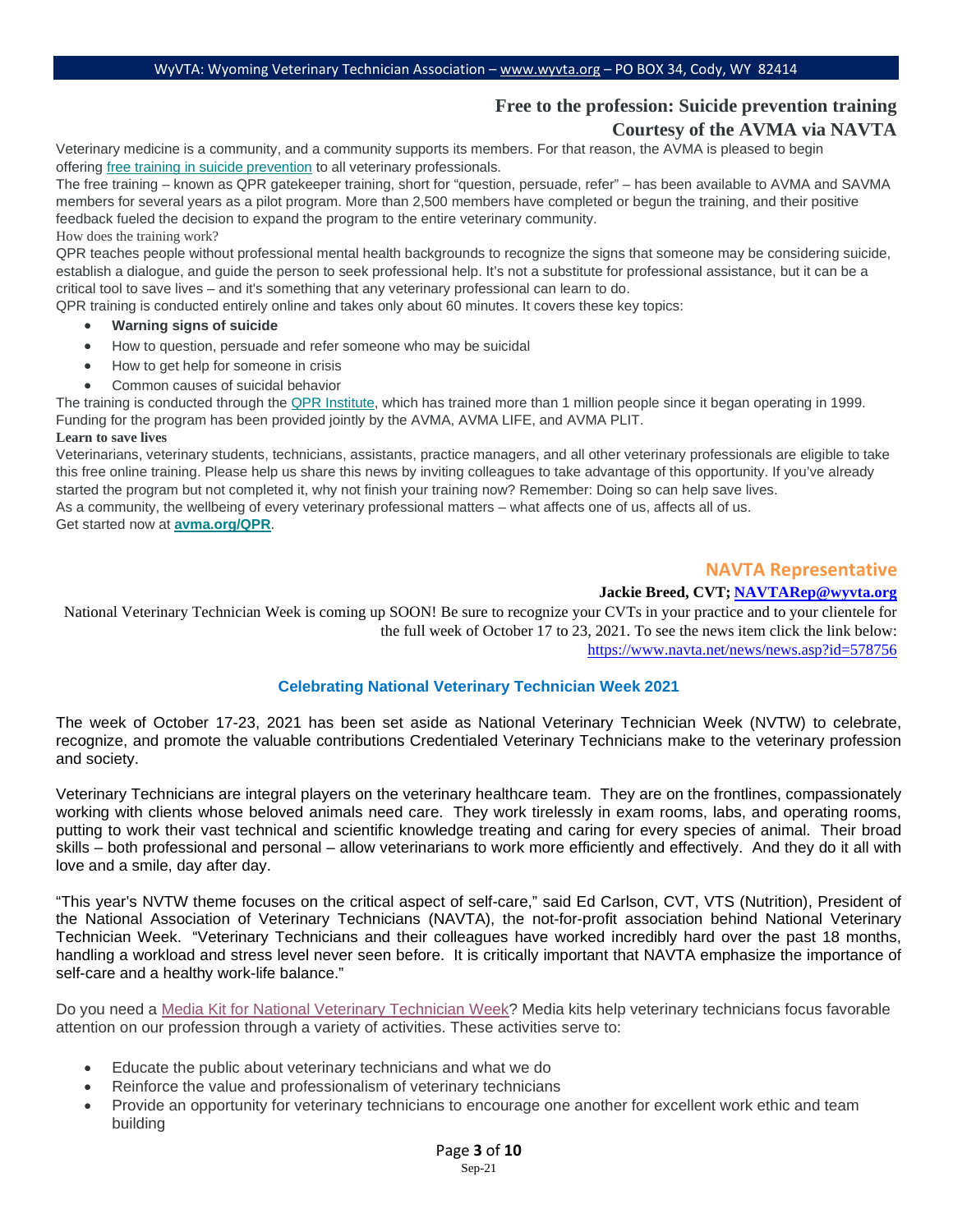- Acknowledge our quality relationship with veterinarians and other veterinary professionals.
- **This kit includes**
- [Preparing for National Veterinary Technician Week](https://na01.safelinks.protection.outlook.com/?url=https%3A%2F%2Fwww.navta.net%2Fresource%2Fresmgr%2Fmedia%2FVet_Week_Toolkit_Getting-Sta.pdf&data=04%7C01%7C%7Cd719587960eb46a53e1208d978992a0c%7C84df9e7fe9f640afb435aaaaaaaaaaaa%7C1%7C0%7C637673421493656232%7CUnknown%7CTWFpbGZsb3d8eyJWIjoiMC4wLjAwMDAiLCJQIjoiV2luMzIiLCJBTiI6Ik1haWwiLCJXVCI6Mn0%3D%7C1000&sdata=99G9G3Tw%2FJC4ZRlvNClnP0k0Qp%2FMtn4v82WH%2FA%2BpBXw%3D&reserved=0)
- [Sample Press Release](https://na01.safelinks.protection.outlook.com/?url=https%3A%2F%2Fwww.navta.net%2Fresource%2Fresmgr%2Fmedia%2FVet_Week_Toolkit_Sample-PR.pdf&data=04%7C01%7C%7Cd719587960eb46a53e1208d978992a0c%7C84df9e7fe9f640afb435aaaaaaaaaaaa%7C1%7C0%7C637673421493656232%7CUnknown%7CTWFpbGZsb3d8eyJWIjoiMC4wLjAwMDAiLCJQIjoiV2luMzIiLCJBTiI6Ik1haWwiLCJXVCI6Mn0%3D%7C1000&sdata=IT728OLWsI2nWDZ%2FaTk6e9AGztiOFYGwATBEImNWDpo%3D&reserved=0)
- [Sample Public Service Announcements and Proclamation](https://na01.safelinks.protection.outlook.com/?url=https%3A%2F%2Fwww.navta.net%2Fresource%2Fresmgr%2Fmedia%2FVet_Week_Toolkit_Sample-Scri.pdf&data=04%7C01%7C%7Cd719587960eb46a53e1208d978992a0c%7C84df9e7fe9f640afb435aaaaaaaaaaaa%7C1%7C0%7C637673421493666224%7CUnknown%7CTWFpbGZsb3d8eyJWIjoiMC4wLjAwMDAiLCJQIjoiV2luMzIiLCJBTiI6Ik1haWwiLCJXVCI6Mn0%3D%7C1000&sdata=R4%2F%2FidDPeBp48HG8Qy0nwL3bDXJM27sOmpeC7ef0qjI%3D&reserved=0)
- [Building a Presentation](https://na01.safelinks.protection.outlook.com/?url=https%3A%2F%2Fwww.navta.net%2Fresource%2Fresmgr%2Fmedia%2FVet_Week_Toolkit_Building-a-.pdf&data=04%7C01%7C%7Cd719587960eb46a53e1208d978992a0c%7C84df9e7fe9f640afb435aaaaaaaaaaaa%7C1%7C0%7C637673421493676221%7CUnknown%7CTWFpbGZsb3d8eyJWIjoiMC4wLjAwMDAiLCJQIjoiV2luMzIiLCJBTiI6Ik1haWwiLCJXVCI6Mn0%3D%7C1000&sdata=wjnsxf3MP1vOkWei33B500Ff%2Fx%2F3jKMCxmEUrwxAZy0%3D&reserved=0)
- [Event Ideas / Professional Development Ideas](https://na01.safelinks.protection.outlook.com/?url=https%3A%2F%2Fwww.navta.net%2Fresource%2Fresmgr%2Fmedia%2FVet_Week_Toolkit_Event-Ideas.pdf&data=04%7C01%7C%7Cd719587960eb46a53e1208d978992a0c%7C84df9e7fe9f640afb435aaaaaaaaaaaa%7C1%7C0%7C637673421493676221%7CUnknown%7CTWFpbGZsb3d8eyJWIjoiMC4wLjAwMDAiLCJQIjoiV2luMzIiLCJBTiI6Ik1haWwiLCJXVCI6Mn0%3D%7C1000&sdata=FzJ5nGXmgjYulW1dQNRHpsvrS%2FtgcnW6IBIdbdKoiAY%3D&reserved=0)
- [International Veterinary Nurse & Technician Day](https://na01.safelinks.protection.outlook.com/?url=https%3A%2F%2Fwww.navta.net%2Fresource%2Fresmgr%2Fmedia%2FVet_Week_Toolkit_IVNT-Day.pdf&data=04%7C01%7C%7Cd719587960eb46a53e1208d978992a0c%7C84df9e7fe9f640afb435aaaaaaaaaaaa%7C1%7C0%7C637673421493686214%7CUnknown%7CTWFpbGZsb3d8eyJWIjoiMC4wLjAwMDAiLCJQIjoiV2luMzIiLCJBTiI6Ik1haWwiLCJXVCI6Mn0%3D%7C1000&sdata=nZvB1pn5x2deyZiy3fTHV8dNtAiASDMj1zybf7PbsAM%3D&reserved=0)

**SEND US PICTURES!!!** Or post to our Facebook Page about how you celebrated NVTW! [NAVTARep@wyvta.org](mailto:NAVTARep@wyvta.org) or [secretary@wyvta.org](mailto:secretary@wyvta.org) 

#### **Treasurer Report**

#### **Jackie Breed, CVT, Interim Treasurer**

We are running the new combo applications for membership and certification now so please let [CVT\\_Members@wyvta.org](mailto:CVT_Members@wyvta.org) or [Treasurer@wyvta.org](mailto:Treasurer@wyvta.org) know if you find any issues or think something can work better. Invoices will go out for renewals to those who need them from Jackie Van Noy [\(CVT\\_Members@wyvta.org\)](mailto:CVT_Members@wyvta.org) in Oct/Nov for 2022-2023 membership and/or certification renewals. We also have some SWAG starting to enter our 'store' so you can sport your Association in or outside of work! Get to talking to folks what veterinary technicians and veterinary staff do in Wyoming and how their support of the entire team helps ensure the health and welfare of their pets and livestock! As we refill our stock (almost sold out at the Fall CE Conference!) we'll get pictures up on the website with links and information on how to purchase.

#### **Secretary**

#### **Nanette Walker Smith, CVT;** Secretary@wyvta.org

#### **Minutes – PLEASE take the time to review the minutes – a lot going on in our little association and big state!**

**Email Discussion & Vote August 8-17, 2021:** Regarding T-Shirts for SWAG for the Conference, sizes, colors, cost, and change of availability by the vendor. Increase in size variety and color variety and number. Price to be determined at Conference once we see what we end up with. Motion to increase number of shirts to 28, adding 2XL and XL sizes, and approving colors to gray (light and/or dark) and tan. Motioned by Tom to purchase extra shirts and colors, amended by Nanette, 2<sup>nd</sup> by Jackie Breed, passed unanimouslydfc

#### **WyVTA Board Mtg Pre Conference – 2021-0829**

**Melanie Beardsley:** I will call this board meeting for pre-conference check lists officially to order at 7:03pm. Good evening, everyone! Thanks for taking the time to come tonight!

*Nanette Walker Smith:* I'll bring the thermometer; we'll record at check in on the attendance excel Tom will have.

AVTE utilized a COVID signing sheet per person stating person understands we are not responsible, hotel not responsible, we are following current CDC and state protocols, encourage mask and frequent handwashing, etc. and will advise moving to online (NO REFUNDS after 9/1 if unable to attend).

**Melanie Beardsley:** I agree some form of sign in sheet is good. I love the I don't hold anyone but myself liable clause!!

*Nanette Walker Smith:* I can grab AVTE's and modify. It was perfect and they said we could

*>>Discussion – everyone agreed to use the AVTE modified for Wyoming version of the COVID notification.*

*Nanette Walker Smith:* Hopefully Treasurer Report/Audit issue will be ready soon, maybe better in person.

**Melanie Beardsley:** Do we want to vote on the board get together including newly voted in members on Sat of the conference?

*Nanette Walker Smith:* We only need to vote if the association is going to pay. I personally think this is good regardless of who pays.

**Melanie Beardsley:** Agreed. I don't feel bad having the association pay for it. I feel like it has been great for team building of the board the past couple of years. I'm also down to pay for it myself as I do feel it is worth doing.

*Nanette Walker Smith:* **I motion the Association host the old and new boards Saturday night dinner at a restaurant to be determined, sans alcohol (self-pay alcohol).**

#### *Jackie Breed:* **2nd**

**Melanie Beardsley: Motion passes unanimously.** Do we want to discuss location tonight or Sat before we head out?

*Nanette Walker Smith:* Saturday

#### *Tom Page:* Reservation is a good idea for Saturday or even Friday, but we can wait

#### **Melanie Beardsley: Board Positions for 2022:**

- **1.** Jackie Van Noy has expressed interest in staying in her position on the board (CVT/Members).
- **2.** As has Tom Page (Vice Pres and Past Pres)
- **3.** and I have as well, Melanie Beardsley (President)

That is the only feedback I have received thus far from anyone/anywhere.

- **4.** *Tom Page:* I have an interested party. Not sure of what post she will gravitate to
- **5.** *Deana Baker:* I'm willing to run for secretary. The only problem that I have is being called out during a meeting.
	- *Nanette Walker Smith:* Deana understood that's why we have the chat/warp back up. It's all there, then you just have to edit it
	- *Deana Baker:* great.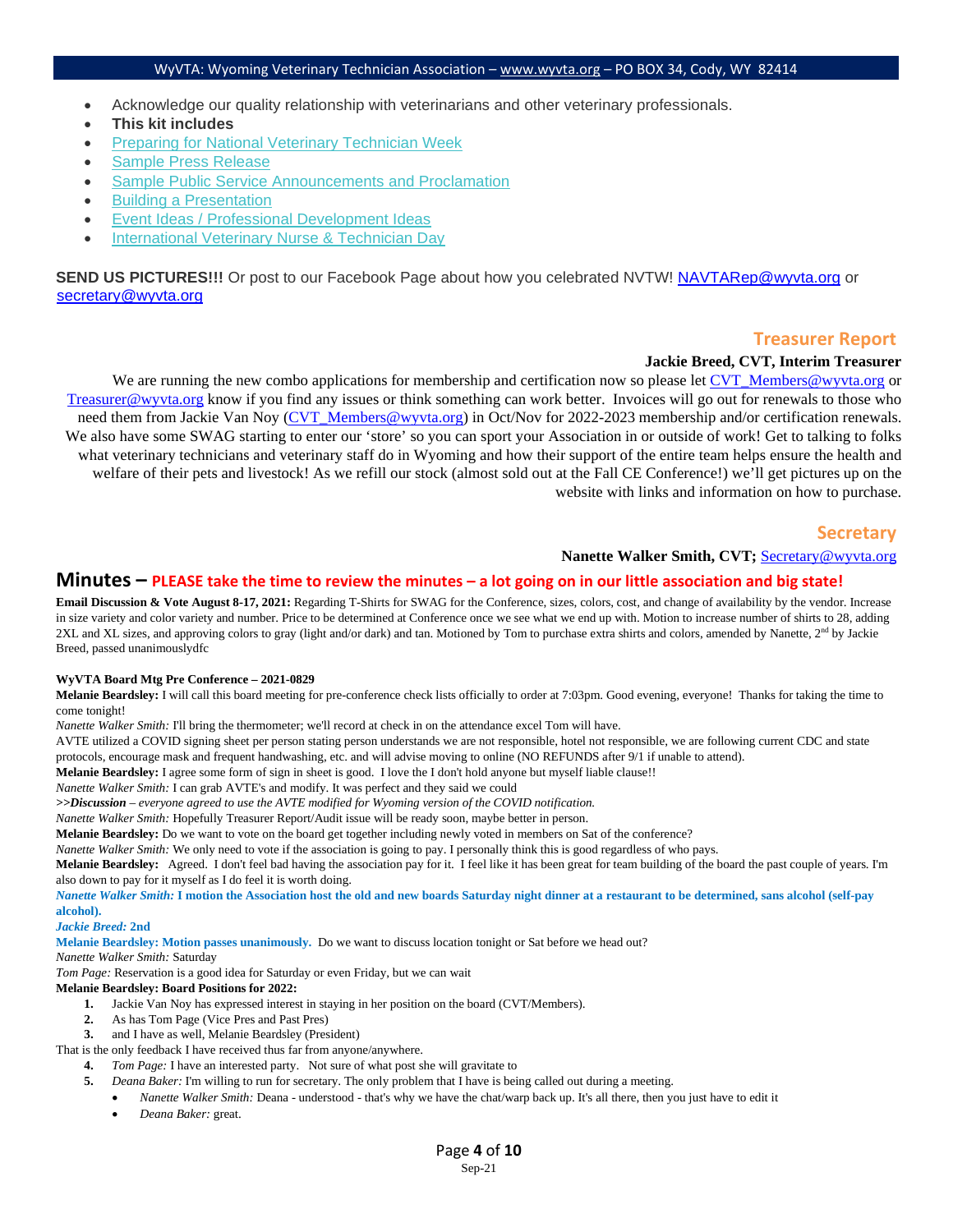- **6.** *Nanette Walker Smith:* I should rotate off Secretary because I took it back over this would be my 3rd year, I think. I could run for Treasurer or MAL if needed. Or nothing at all and be back up.
	- *Nanette Walker Smith:* Regardless, New Treasurer person should be able to handle treasury. There isn't that much, but it has to be tended to regularly. It's gotten way out of hand and way beyond backed up. We've had no treasurer reports since December.
	- *Jackie Breed:* Does the treasurer position come with a computer? The one I have is ancient and has no programs on it.
	- **Melanie Beardsley:** Not yet, but it's on the *>>Discussion* list and probably should.
	- *Nanette Walker Smith:* It doesn't yet Jackie B, but that is on the agenda at the annual meeting unless it's on Mel's agenda tonight. I think it's the next purchase we need.
	- *Jackie Breed:* Sounds good. That would be my only concern with the treasurer position
- **7.** *Jackie Breed:* I am willing to move into another position to free up the NAVTA rep position for a newbie coming in.
- **8.** *Tom Page:* Jackie if you took Treasurer, Kelly Ferguson could do NAVTA. I can talk to Kelly tomorrow. She is interested in something.

**Melanie Beardsley:** Thank you all for your thoughts and willingness to help out! We'll see who else throws their hat in the ring in a few days!

#### **PRINTING (Ambi) NEEDS:**

**Melanie Beardsley:** I am working on the welcome/thank you sponsors and president's welcome letters.

*Tom Page:* I have Thank you Certificates almost completed.

**Melanie Beardsley:** We will need minutes printed from last year's meeting for vote to approve.

*Nanette Walker Smith:* COVID notes you can include in your President's Welcome. Just state the if you've had any of these symptoms (include loss of smell or taste) in the last 10 days, call Tom immediately so we can change your registration to an online/virtual attendance. After September 1, no refunds will be given (remember if we give a refund deduct \$2.50 transaction fee because we lose that money again in time and mailing, even if we don't run it through square.

Let them know we will check temperatures every morning at the door, strict attendance will be kept for each session due to the sponsor's needs (some will be RACE'd) *Tom Page:* If files are created and sent to me I can work with Ambi and have the appropriate number printed of the Last year's meeting, with Thank you Certs.

**Melanie Beardsley:** This would be the President's welcome sheet at the conference. Are we not printing that and just e-mailing it, too? The weekend agenda and evaluation would be printed, also?

*Nanette Walker Smith:* And a COVID aware document will be required to be signed by all on site attendees.

**Melanie Beardsley:** We need the COVID document printed after you customize it, too.

We are printing the "welcome and thank you sponsors" page and the President's welcome letter, correct? And evaluations...

*Nanette Walker Smith: Yes.* We'll email the survey to the online folks, and I can print any additional conference evaluation surveys (or anything else at the meeting. We'll have the secretary's printer

*Tom Page:* We are good with folders this year. I will work with Ambi to get a draft to bring for the other idea

#### **VACCINATION/MASKING:**

*>>Discussion on needs vs. requirements: No vaccination cards required, can bring. Masks will be required to keep everyone as safe as possible. Currently no other CDC, or state, or hotel requirements for. If any arise we will notify via email. If stay in play within 48 hours of conference start we will move everyone to virtual meeting.*

#### **FREE HOTEL ROOM/Conference contract:**

*Tom Page:* We have use it one year for Deana and Jackie V. and one year for Nanette. What to do this year? Speakers are taken care of. if memory serves correctly **Melanie Beardsley:** The hotel includes one for the conference speaker. All our speakers are being sponsored by their respective companies.

*>>Discussion: Everyone agreed Tom should get the room for all his work and ability to be close by; however, Tom Page:* I am good with taking care of the out of town/state board first.

*Deana Baker:* Is Jackie Breed from out of town?

#### *Jackie Breed:* No, Casper

*Tom Page:* **I motion to allow Jackie Van Noy and Deana Baker to have the room for the conference for 2021. (If they would like.)** *Nanette Walker Smith:* **2nd**

**Melanie Beardsley: Motion passes unanimously.** Jackie V and Deana, I hope you don't mind being roommates for the night?

*Deana Baker:* Thank you. You're so kind.

*Jackie Van Noy:* thank you guys

*Tom Page: I will reach out to the Ramkota <i>and* set the reservation accordingly

**Melanie Beardsley: Door prizes:** We voted on getting Starbucks cards for the speakers to go with the buffalo. Tom and I met for coffee, and discussed maybe getting a few extra and giving that and a t-shirt as door prizes?

*>>Discussion: Starbucks cards and T-shirts for giveaway*

*Tom Page:* I would be good with the idea of 3 x \$10 Gift cards: one for Sat am, Sat pm, Sun am; in addition one shirt for the same time frames

**I motion we use one shirt and 1 \$10 gift card for give aways during the Sat am, Sat pm, Sun am sessions. This would add an additional 3x \$10 gift card purchase.**

#### *Nanette Walker Smith:* **2nd**

**Melanie Beardsley: Motion does pass unanimously.**

#### **Melanie Beardsley: SWAG COSTS and PROFIT DONATIONS:**

Speaking of t-shirts. If we are selling these, we need to decide what we are selling them for! Our cost is \$12.67 (average cost with the additional cost for larger sizes; this cost may vary depending on order.)

*Tom Page:* Verification of cost for THIS order: \$12.50 for s, m, l, xl, then 14.50 for 2xl.

*>>Discussion including profit/not for profit funds*

*Nanette Walker Smith:* Small amount of profit going to purchase more SWAG i.e. then we could say \$2.50 from each shirt will be put aside in a fund for future donation determined at each annual membership meeting? OR If we sell for \$15 that leaves \$2.33 per shirt for a fund donation for something to be determined by membership let's say next annual mtg. \$15 is easier to make change and if the \$12.67 is averaged with the sizes... then you could say over \$2 per shirt will be put in a fund for member vote for donation, etc.

*Tom Page:* While we are on the \$ topic the same would go with the buffalo. \$15.00 our cost.

*>>Discussion on 307 Metal buffalo plaques* 

*Tom Page:* **I motion that we sell the \$15 for shirts, and \$20 for buffalo** *Deana Baker:* **2nd**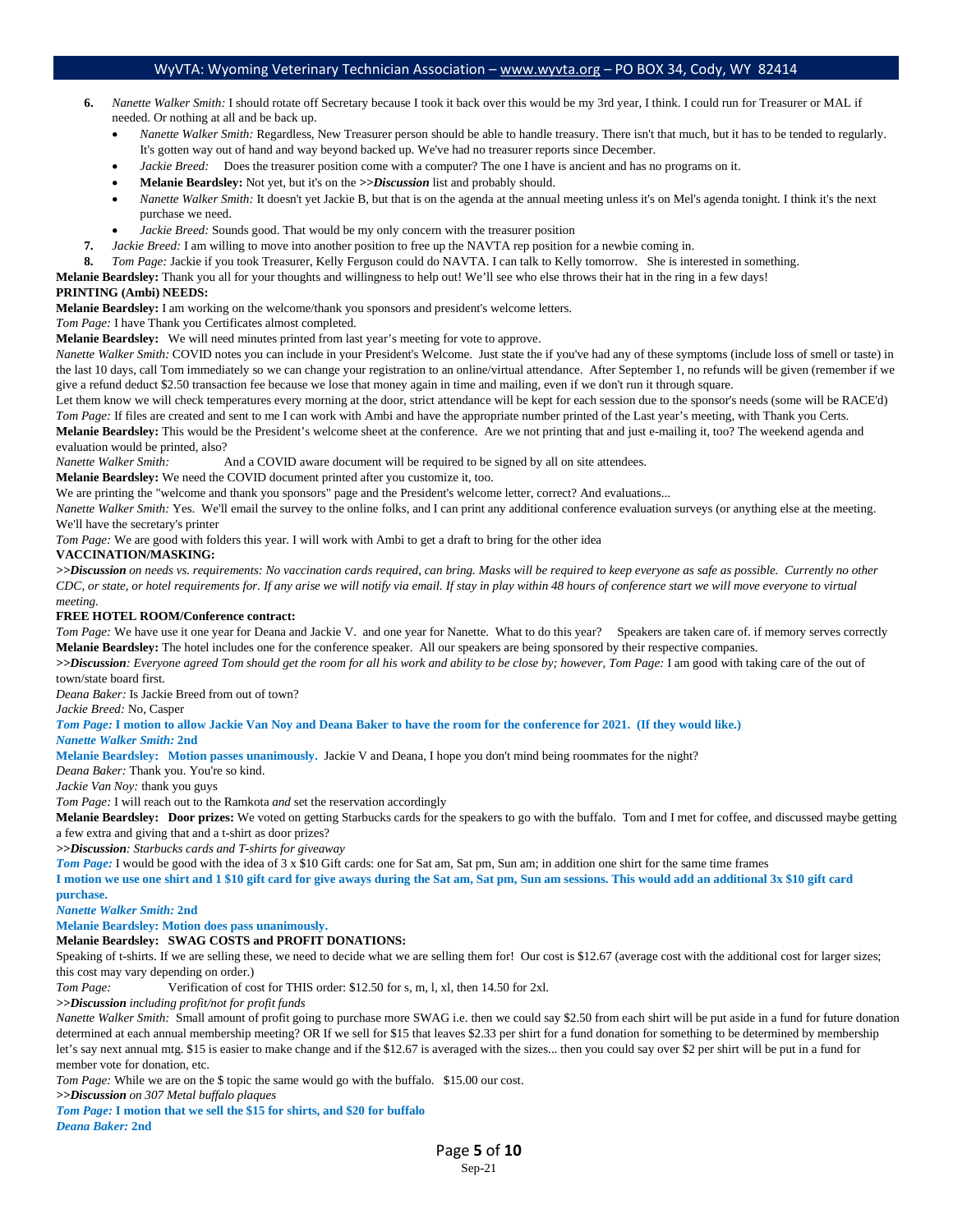*Nanette Walker Smith:* **Amendment: I motion T-shirts sell for \$15 and buffalo for \$20. Extra income and any additional donations will go into a fund for a membership vote as to where they monies will be donated from the WyVTA specifically to a non-political, public fund or organization.** *Tom Page:* What about using for EWC pizza event type thing

*Nanette Walker Smith:* No EWC - We want this to go to the public to get the CVT name out there - if people ask for CVTs - know what they are and why they are in practice, they position will become in favor.It's time to show the people who the core of the veterinary practice is. That's what SWAG is for.

*>>Discussion of where funds might go, including events for EWC.*

*Jackie Van Noy:* **2nd to the amendment of Toms motion**

*Nanette Walker Smith:* Clarification of the motion must be made because we are setting price above the price paid and we need to be clear where the extra funds are going as Tom mentioned at the beginning (nonprofit funds must be designated).

**Melanie Beardsley: Motion passes unanimously. Approval for \$15.00 per shirt this time. We may have to readjust as time goes on and we grow our SWAG store over the next year. Tom and I have list or items to investigate and bring to the board during the next several months.**

*Nanette Walker Smith:* At the annual mtg on the agenda Mel you can bring it up and have folks think about where IN WY they'd like to donate - someplace that would help OUR cause to get our profession out there to the public but be a nonpolitical donation.

**Melanie Beardsley:** Yes. I have one idea here in Casper already. We'll start a list.

*>>Discussion of a new member registration for conference payment mix up (mail crossing). We will reimburse at conference since it's this weekend.* **Melanie Beardsley: COVID PROTOCOLS FOR FALL CE:** 

First: Plan of what temperature is going to be OK? Where do we draw the line?

Second: Once the line is drawn, what is our protocol going to be?

*Jackie Van Noy:* The official temp is 100.4F. I have flagged higher at times and had to sit aside for 5 min and then retake, if under that temp then ok.

*Nanette Walker Smith:* I like the form statements for individual signature of understanding from AVTE and CACVT. Very well drawn up and included all the legalese about hotel and us doing the best possible per CDC guidelines whatever they may be at the time. A final determination will be made at least 48 hours prior to the start of the conference. If a continued rise in positive cases is seen and we will transition the conference to all virtual, but we are not expecting that.

**Melanie Beardsley:** OK perfect. An attendee walks in and registers at 100.5. We have them sit for 10 minutes and they register at 100.6. What is our next move? I just think we need a plan if we are calling 100.4 high and someone registers above that. Even if our "plan" is to recommend they attend virtually and let them do what they want with our recommendation.

*Nanette Walker Smith:* They go to online - they can do it from their hotel room, but they don't get a refund after Sept 1*.* Recommend they go to doc/urgent care and get a covid test (we could get addresses). If they are negative they can come in. That's what we do at work.

I personally loved the 'contact' bracelets at AVTE. We needed boundaries (identifies of people's comfort levels for social distancing and contact) because everyone was so happy to see each other. Red means Good to see you but I'm keeping my distance, yellow means I'm up for elbow bumps, but not ready for contact yet, and green means I'm up for a quick hug, handshake, and/or I'm vaccinated (something like that).

*Deana Baker:* Does the motel have requirements?

*Tom Page:* As of last conversation. The Motel has no restrictions for guests

**Melanie Beardsley:** Not at this time, Deana. I don't expect any state mandates to come up.

*Tom Page:* Have to come up with a veterinary themed paragraph for each color. Similar to Fear Free.

**Melanie Beardsley:** "I'm an unsocialized Shiba Inu-please give me lots of space."

*Tom Page:* Feral Cat---Red FAS score 5. Don't go near. Lab puppy Green.

**Melanie Beardsley:** I could do this part well! "I'm a dairy cow and have no idea I just had a calf because I want all of the scratches!"

**Melanie Beardsley:** OK, and all of that will be communicated when? Tom's confirmation of receipt of registration e-mail? The e-mail that has the speaker notes in it. A separate e-mail?

We will have to notify folks of these stipulations. I will have email addresses for attendees and can send after we get it written. It can go out next weekend. Separate is my thought. Conference Covid update in the subject line

*Nanette Walker Smith:* Needs to go out now or ASAP. If they can't get a refund after Sept 1 (that's 2 days away). We got multiple covid updates for both conferences. Short and sweet is easier. Start new sentences on a new line

*>>Discussion for release of information and tabled the >>Discussion of conference app and uploading of documents on an outside app.*

#### **Melanie Beardsley: Board ONLY** *>>Discussion*..Treasurer

*Nanette Walker Smith:* I will have access to the CACVT Advocacy 101 which is their steps for going through the sunset review preparation with CO which is happening now. In October, CO will vote on whether or not to open the Vet Practice Acts based on what they've reviewed this year. IF they vote no, they will not address the VPA again for 10-12 years. Looks like a good list. I thought the committee we discussed to check into the VPA opening might find this helpful. *Tom Page:* I would like to look. Nanette, is it printed or pdf?

**Melanie Beardsley:** I would be interested, too, if possible.

*Nanette Walker Smith:* I haven't looked yet - on my to do this week. I will get it available somehow.

*Tom Page: DRAFT EMAIL* Subject Line---WyVTA Meeting Member COVID Safety

We would like to welcome you all to the conference with open arms and share handshakes and hugs as the case me be.

During these times we all want to make sure to keep us all healthy and safe.

With that being said we will have a COVID waiver, and a temperature check in at registration.

We are working out a wristband identification to identify you comfort level in the group.

We have set the parameters for the care of everyone else.

If you are feeling sick please let me know so we can transfer your CE to Virtual.

If you are running a Fever of 100.5 we will ask you to take a 10-minute rest and check it again.

If you are over temp we will ask that you attend virtually.

Please understand that none of us want to alienate anyone that wants to participate and learn. However, it is precaution that is warranted.

Thank you for your understanding. I really do hope to see you there.

**Melanie Beardsley:** I like it

*Tom Page:* I motion to adjourn

*Jackie Van Noy:* 2nd

**Melanie Beardsley:** Motion passes unanimously. Good night y'all and thank you so much! Adjourned at 9:38pm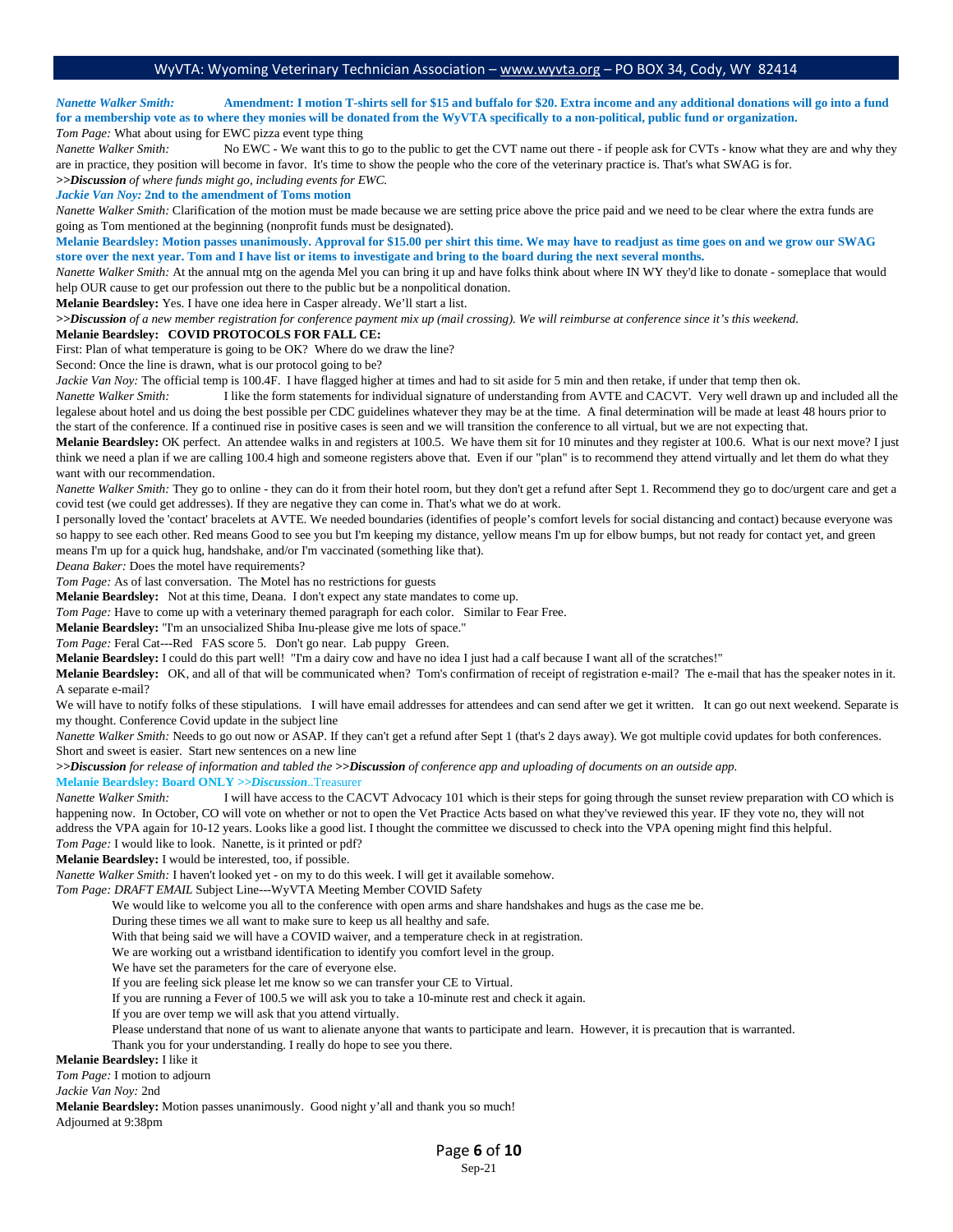2021 WyVTA Annual Meeting, September 11, 2021

Welcome to the Fall Continual Education weekend for 2021 held at the Ramkota Hotel in Casper, Wyoming. President Melanie Beardsley opened the weekend Saturday morning with the Pledge of Allegiance followed by a Moment of Silence held in remembrance for the 20<sup>th</sup> Anniversary of the 9/11/01 attacks on the USA.

At the luncheon President Melanie Beardsley called the Annual Meeting of the Wyoming Veterinary Technician Association to order at 12:05pm

- I. Introduction of Board Members
- II. Secretary Report Nanette Walker Smith, Acting Secretary.
	- A. Copies of the 2020 Annual meeting were sent to all members in August via email; printed copies were available on site. **Taeha Collins motioned to approve**  the 2020 Annual Meeting minutes; 2<sup>nd</sup> Deana Baker; unanimously approved by the attending voting membership.
- III. Treasurer Report Angela Lance, absent
	- A. Current bank account total reported by Melanie Beardsley as: \$27,333.77 as of 9/11/21
		- 1) Angela Lance turned over all Treasurer items, relinquishing the position due to her change of work and home life.
		- 2) The next elected Treasurer will begin with the next available Treasurer's Report as soon as possible.
	- B. Internal audit of the Treasury is in progress by the Board to ensure reports were appropriately published and approved in the minutes since Fall of 2018. A full report will be published when the audit is complete.
	- C. Secretary of State Filing for nonprofit-will be done after new board elected
	- 1) Need full name, personal e-mail, home mailing address, and phone numbers (call/text preference) from all 2022 board members
- IV. Board Member Reports:
	- A. President:
		- 1) Goal to get Certified Veterinary Technicians and what we do out to the community
		- 2) SWAG: T-Shirts. Profits: We are making a couple of dollars/shirt to produce funds to purchase more swag.
		- 3) DONATION: As our funds from T-Shirt sales go up, we will need recommendations from our membership to donate proceeds to a Wyoming-based charity that would also help the public see the benefit of Certified Veterinary Technicians. Includes getting some PR for the donation, TV, newspaper, video to Facebook, Twitter, YouTube, etc.
			- 1. Suggestions Reach4aStar here in Casper
	- B. Treasurer: See above
	- C. Vice Pres (VP) and Past President (PP): Tom Page
		- 1) VP: Please complete the CE surveys as these help us get a jump on CE immediately after we finish here this weekend.
		- 2) PP: Scholarship discussion: We have tried to give away \$500 to a 2<sup>nd</sup> year (2 semesters done) AVMA accredited program (onsite or online program) VT Student that is a Wyoming Resident (required) for the past several years with only 3 known takers in our 20+ year history. The students at EWC reportedly don't get the information or don't care to apply and those of us with eligible co-workers talk up the scholarship, give folks the information, only to not have them apply. The Scholarship Committee has streamlined the process in the last few years, online capabilities have made it easier, and still no luck. We want to support students and the upcoming new CVTs but need input as to what will help.
			- 1. Therefore, the Committee will be reviewing the policy and procedure stated on the application for the scholarship and will bring it to the board by the end of the year with a proposal to officially add it to the policies and procedures section of the Constitution and Bylaws.
			- **2. INPUT IS NEEDED by all membership and those who have students or prospective students in clinic what would it take for someone to apply for the scholarship? We currently suggest the funds go to pay for books, lab supplies, or whatever a second-year student needs. It is not hard and fast; we do not require receipts. Contact [PastPres@wyvta.org](mailto:PastPres@wyvta.org) with any thoughts! Thanks.**
	- D. Certification/Membership: Jackie Van Noy
		- 1) Renewals will be going out end of October/early November. It's your year to renew if your member/certification number is WyXX where XX is an even number and the expiration date is 12/31/2021.
		- 2) Things are finally going much faster with the new computer and the Square payments online. It has been a real learning process, but with one more year at the computer and some final streamlining in bookkeeping we'll be in good shape!
		- 3) COMING SOON NEW! Due to continued issues with the separate applications for membership and certification (excess duplication, etc.) we have combined the applications for membership and certification. Everyone will use the same form.
			- 1. If only wishing to be a member and not certifying the person will skip the certification portion.
			- 2. All certifying, MUST complete the entire application because membership is a requirement of being eligible for certification by the WyVTA, Constitution and Bylaws.
			- 3. Application can be completed AND PAID online or can be downloaded and mailed in.
		- 4. Will be ready to go for renewals in Nov/Dec.
	- E. Secretary/Webmaster: Nanette Walker Smith
		- 1) Thank you for getting the website/pay online going!
		- 2) Remember anyone can submit interesting cases, etc. for the newsletter; email to secretary@wyvta.org
	- F. NAVTA Rep: Jackie Breed
	- G. Members-At-Large: Deana Baker
		- 1) Rumor the practice act will be opening at next legislative session
			- 1. This is our (CVT) chance to look and move to get added into the Veterinary Practice Act either as title protection (VT = CVT), WyVTA as the certifying body, and/or licensure.
			- 2. Recognize graduates of AVMA accredited program.
			- 3. Require biannual CE credits to ensure continual learning.
			- 4. Nanette Walker Smith reported that CACVT (Colorado) is doing Advocacy for opening of VPA there. In Colorado, CVT's are not recognized or differentiated at all in the Veterinary Practice Acts. CACVT has been the voluntary credentialling entity for veterinary technicians for years. Colorado is in Sunset Review for the VPA now meaning they are looking at whether they NEED to open the VPA for actual review/change. If they determine it's not worth opening, the VPA will be sunsetted for another 10-12 years leaving CVT's out of it. CACVT has created a large Advocacy documentation of how they are working with the review committee to help show why the VPA should be opened by supplying information, resources,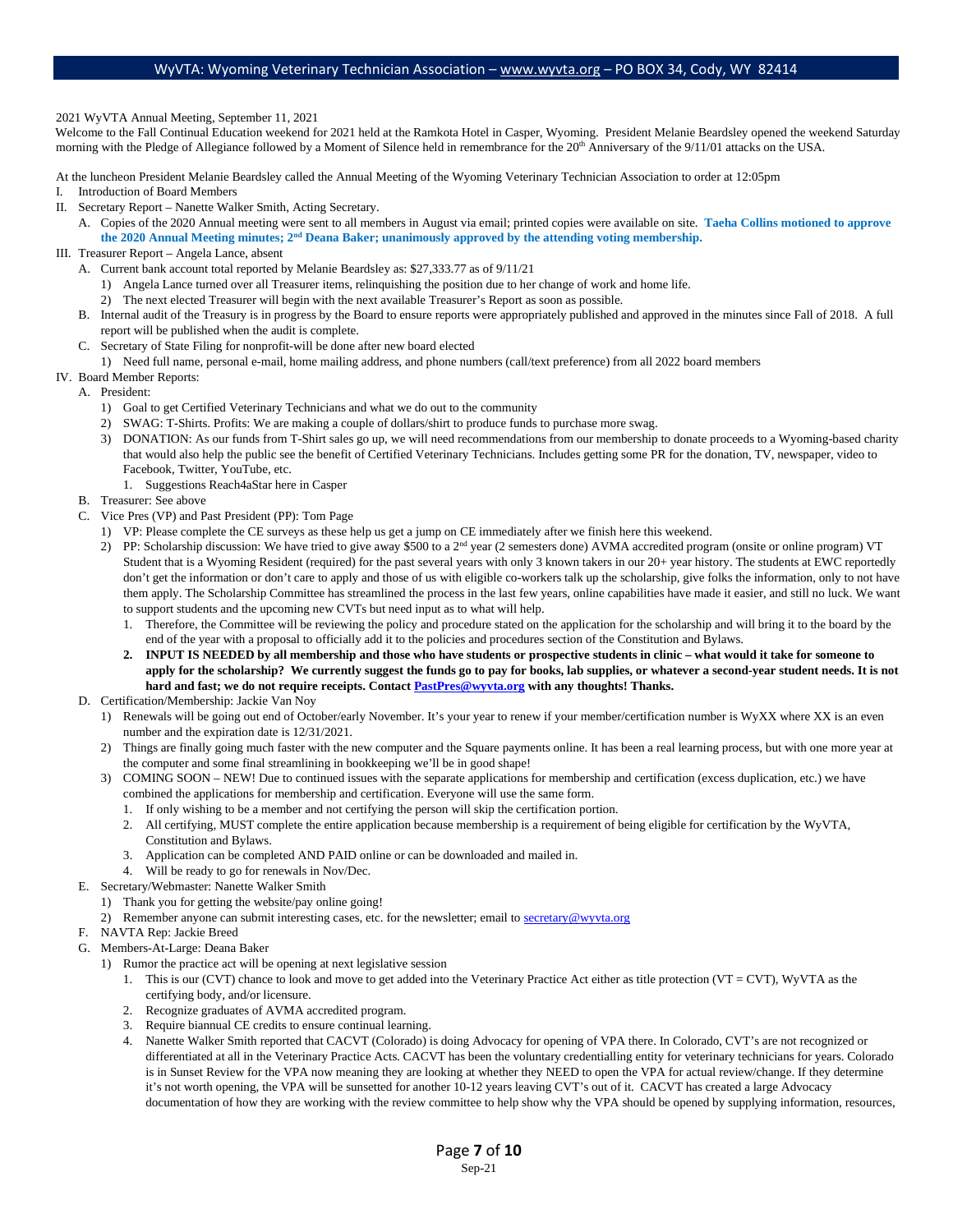background, etc. Will make this information available asap to the board for review. We need to be on top of this. Once the VPA is open it's almost too late; need to be actively involved.

- 5. Jackie Van Noy noted that last time the VPA was open it passed the Senate, narrowly missed the House so no changes were made. It's very likely it will open for review.
- V. Election of 2022 Officers
	- A. Review of Election Process for attendees by Melanie Beardsley
		- 1) Verification of active membership +/-CVT status (requirements met for specific position)
		- 2) Acceptance of nomination by nominee
		- 3) 2nd
		- 4) Continue until all nominations are received
		- 5) Brief introduction of each nominee
		- 6) Discussion if any
		- 7) Vote: 51% of MEMBERS present (need to be sure voters are eligible attendees only and any submitted proxies
		- 8) Calculate attendance, eligible voters/proxies, and number required for 51% vote
			- 1. (19 attendees onsite; 17 are active members onsite) + (9 attendees virtually; 7are active members virtually) + 0 proxies = 25 active members = 13 required for 51% majority vote.
	- **B. Nominations both received by the board prior to the Annual Meeting and from the floor for the 2022 Year**
		- **1) President: Melanie Beardsley nominated herself for a 3rd term, Taeha Collins 2nd membership present passed unanimously.**
		- **2) Past President: Tom Page remains as Past President due to Melanie's re-election**
		- 3) Vice President: Tom Page nominated himself for a second term, Taeha Collins 2<sup>nd</sup>, membership present passed unanimously.
		- **4) Certification/Membership: Jackie Van Noy nominated herself for a third term, Jackie Breed 2nd, membership present passed unanimously.**
		- **5) Treasurer: Jackie Breed nominated herself for a first term as Treasurer, 2nd Nanette Walker Smith, membership present passed unanimously.**
		- **6) Secretary: Deana Baker nominated herself for a first term as Secretary, 2nd Tom Page, membership present passed unanimously.**
		- **7) NAVTA Rep: Kelly Ferguson nominated by Tom Page for a first term; 2nd Elizabeth Zima, membership present passed unanimously.**
		- **8) Member-at-Large #1: Taeha Collins nominated herself for a first term; 2nd Deana Baker, membership present passed unanimously.**
		- **9) Member-at-Large #2: Elizabeth Zima nominated herself for a first term; 2nd Tom Page, membership present passed unanimously.**
		- **10) Cambria Harmon self-volunteered to continue to be on the Scholarship Committee for 2022. Past President Tom Page accepted her on the committee.**
- VI. Committees:
	- A. President Melanie reminded everyone that for committees such as Scholarship, Practice Act, etc. You can be on a committee without being on the board. Let me know if you are interested or have questions SEE ABOVE.
		- 1) For Scholarship, the Past President sits that committee.
- VII. Constitution and Bylaws:
- A. No changes this year!
- VIII. For the Good of the Order: Discussions from the Floor.
- A. Thank you Melanie Beardsley for all your work keeping us together this year! The Board individuals each had crazy years due to COVID, and more, like most everyone did. We are thankful everyone has made it through in some form or another, many after close calls with health, others with job issues, and most of us with more stress and anxiety than any of us needed. Remember the Association is here for you. We support each other as members.
- **IX. Adjourn: Motion to adjourn by Nanette Walker Smith, 2nd by Taeha Collins, membership present passed unanimously.**



# JOB POSTING 9/25/21:

**Mountain View Veterinary Hospital is seeking a full time Certified Veterinary Technician to join our 4-Doctor AAHA Accredited small animal veterinary hospital in Sheridan, WY.** We are looking for a highly motivated individual with a positive attitude who works well in a fast-paced team environment and a willingness to learn.

We are a progressive practice that offers emergency and critical care, 24-hour hospital care, orthopedic and soft tissue surgery including TPLO surgical procedure. Our facility also has endoscopy, ultrasound, digital radiology, provides comprehensive dental care, chemotherapy, euthanasia and cremation services, pain management, laser therapy, nutritional and behavioral medicine, vaccinations, and senior and puppy/kitten care. Sheridan is located at the base of the Bighorn Mountains which offers many outdoor activities and a small-town atmosphere.

This position includes after hours/on-call rotation. The desired candidate would be Certified Veterinary Technician with experience is preferred. We would also consider candidates that are not yet certified, but will be ready to take their VTNE soon.

#### **To apply, please EMAIL your cover letter, resume and a minimum of three references.**

Hours per week: 30-40 Type of Position: Full-time Salary/Wage: Depends on Experience Level of Experience Desired: Graduate (CVT, RVT, LVT)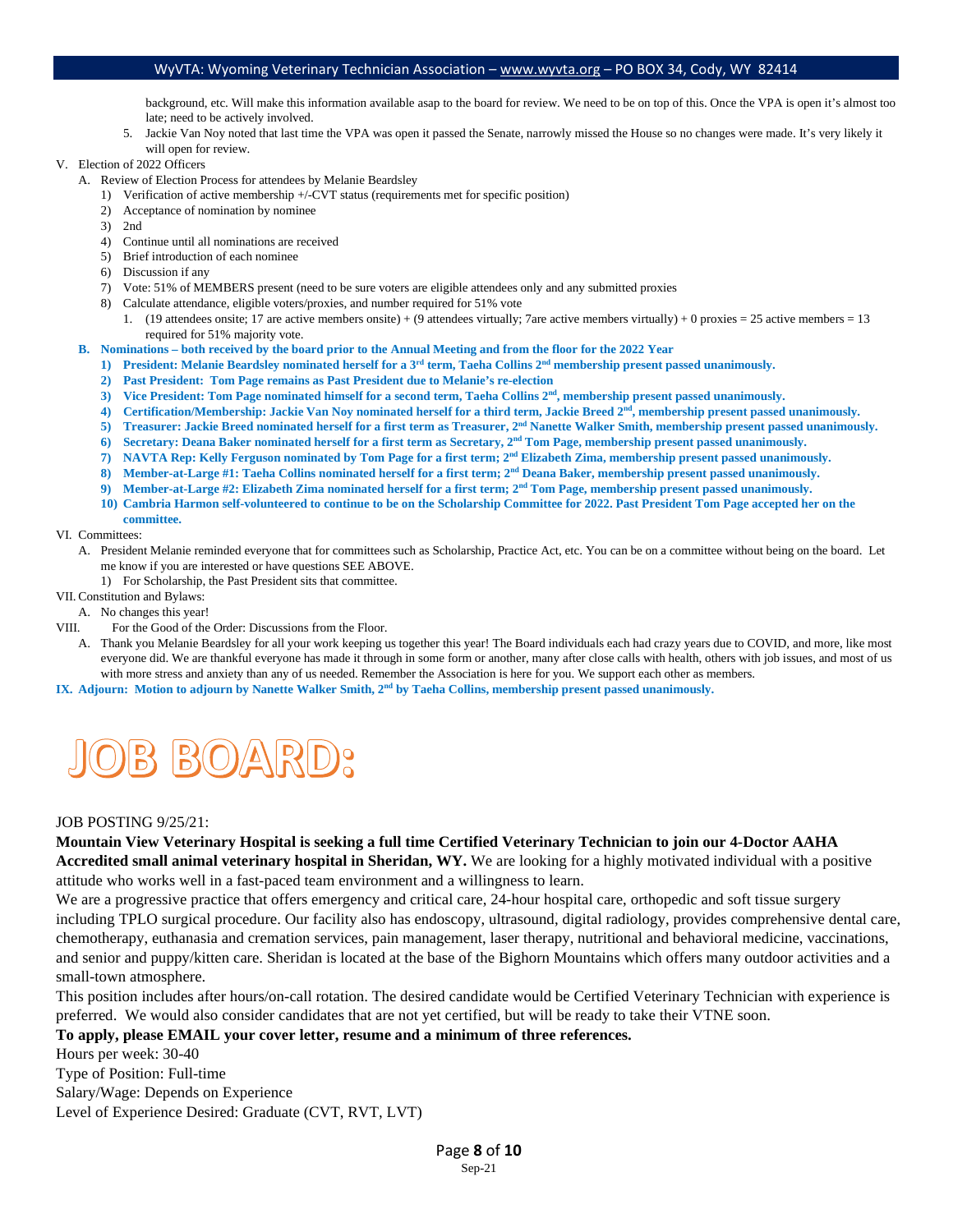Benefits: Health benefit reimbursement, paid vacation and sick time, CE allowance, uniform allowance, veterinary care discount, and retirement plan.

How to Apply: **Send Resumes to** [technician@mvvhpets.com](mailto:technician@mvvhpets.com)  Contact Name: **Brandi Cole** Contact Phone: 307-674-4111 Mountain View Veterinary Hospital 2026 S. Sheridan Ave. Sheridan, Wyoming

------------------------------------------------------------------------------------------------------------------------------------------------------------------ JOB POSTING 9/11/21: **Jackson Animal Hospital is seeking a Veterinary Technician to join our team in beautiful Jackson, WY.** We are a fast paced 90% small animal 10% large animal practice offering a full spectrum of medical and emergency care, as well as advanced orthopedic services.

Our team specializes in a positive, educational, and productive work environment while providing excellent care for our patients. Housing opportunities are available for the right candidate, competitive wages depending on experience. Come experience life in our small mountain town of Jackson with Yellowstone and Grand Teton National Parks within an hour! We look forward to meeting you.

Contact Dr. Wienman to request information on submission of your resume. Thank you, The staff at Jackson Animal Hospital (307)-201-5700

-----------------------------------------------------------------------------------------------------------------------------------------------------------------

----------------------------------------------------------------------------------------------------------------------------------------------------------------- JOB POSTING 8/6/21: **Certified Veterinary Technician sought for a Fear Free driven, single veterinarian clinic in Cheyenne: Yellowstone Animal Health Center**

Are you sick of missing out on weekend activities due to work? Do you value a proper work-life balance? If so, apply to be a part of our small, no drama clinic that doesn't require weekend and on call duties!

Acupuncture as well as laser therapy are offered in addition to traditional services such as dentistry, radiology, and surgery. As a small clinic, we value a team approach to take care of our amazing clientele! Therefore, duties will also include customer service. Email your resume to Yellowstone Animal Health Center[: yellowstoneahc@gmail.com](mailto:yellowstoneahc@gmail.com) 

JOB POSTING 7/1/21: **We are looking for 1-2 experienced technicians at our busy 24-hour mixed animal practice (StockDoc) in Riverton Wyoming.** Willing to train the right person and pay depends on experience. Supportive work environment with up-to-date equipment. Interested parties please contact [stockdoctaeha@gmail.com](mailto:stockdoctaeha@gmail.com)

Would you like to post your job listings in our newsletter or ONLINE at our website or on our Facebook page? Please email the **Secretary@wyvta.org** for assistance. You may also refer to our social media policy posting at our website, Facebook

# **Your NEW Executive Board for 2022**

# **WyVTA 2022 Executive Board**

| <b>Wyoming Veterinary Technician Association 2022 Executive Board</b> |              |                        |                            |  |  |
|-----------------------------------------------------------------------|--------------|------------------------|----------------------------|--|--|
| 2022 Position                                                         | <b>First</b> | Last                   | <b>WyVTA Email Address</b> |  |  |
| President                                                             |              | Melanie Beardsley, CVT | President@wyvta.org        |  |  |
| Past President; Scholarship Cmte Chair Tom                            |              | Page, CVT              | PastPres@wyvta.org         |  |  |
| <b>Vice President</b>                                                 | Tom          | Page, CVT              | VicePres@wyvta.org         |  |  |
| <b>Treasurer</b>                                                      | Jackie       | Breed, CVT             | Treasurer@wyvta.org        |  |  |
| Secretary                                                             | Deana        | Baker, CVT             | Secretary@wyvta.org        |  |  |
| <b>Membership &amp; Certification</b>                                 | Jackie       | Van Nov, CVT           | CVT Members@wyvta.org      |  |  |
| <b>NAVTA Rep</b>                                                      | Kelly        | Ferguson               | NAVTARep@wyvta.org         |  |  |
| <b>Member-At-Large</b>                                                | Beth         | Zima                   |                            |  |  |